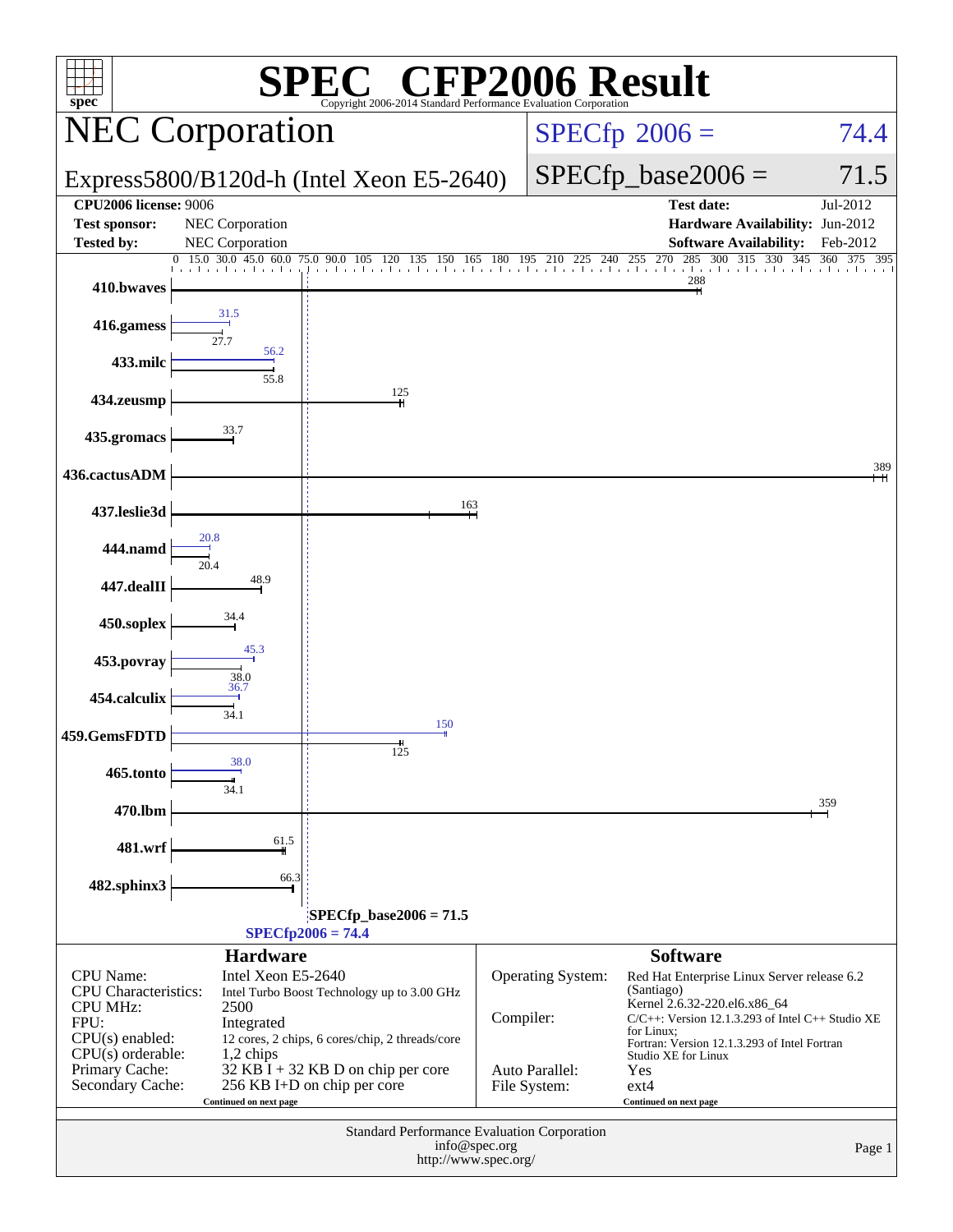

# NEC Corporation

### $SPECfp2006 = 74.4$  $SPECfp2006 = 74.4$

Express5800/B120d-h (Intel Xeon E5-2640)

 $SPECfp\_base2006 = 71.5$ 

| <b>CPU2006 license: 9006</b> |                                                                             |                                   | <b>Test date:</b><br>$Jul-2012$           |
|------------------------------|-----------------------------------------------------------------------------|-----------------------------------|-------------------------------------------|
| <b>Test sponsor:</b>         | NEC Corporation                                                             |                                   | <b>Hardware Availability: Jun-2012</b>    |
| <b>Tested by:</b>            | <b>NEC</b> Corporation                                                      |                                   | <b>Software Availability:</b><br>Feb-2012 |
| L3 Cache:                    | 15 MB I+D on chip per chip                                                  | <b>System State:</b>              | Run level 3 (multi-user)                  |
| Other Cache:                 | <b>None</b>                                                                 | <b>Base Pointers:</b>             | 64-bit                                    |
| Memory:                      | 128 GB (16 x 8 GB 2Rx4 PC3L-12800R-11, ECC,<br>running at 1333 MHz and CL9) | Peak Pointers:<br>Other Software: | $32/64$ -bit<br>None                      |
| Disk Subsystem:              | 1 x 146.5 GB SAS, 15000 RPM                                                 |                                   |                                           |
| Other Hardware:              | Express5800/AD106b for Disk Subsystem                                       |                                   |                                           |

#### **[Results Table](http://www.spec.org/auto/cpu2006/Docs/result-fields.html#ResultsTable)**

|                      | <b>Base</b>    |              |                |       | <b>Peak</b>    |            |                |              |                |              |                |              |
|----------------------|----------------|--------------|----------------|-------|----------------|------------|----------------|--------------|----------------|--------------|----------------|--------------|
| <b>Benchmark</b>     | <b>Seconds</b> | <b>Ratio</b> | <b>Seconds</b> | Ratio | <b>Seconds</b> | Ratio      | <b>Seconds</b> | <b>Ratio</b> | <b>Seconds</b> | <b>Ratio</b> | <b>Seconds</b> | <b>Ratio</b> |
| 410.bwayes           | 47.2           | 288          | 46.8           | 290   | 47.2           | 288        | 47.2           | 288          | 46.8           | 290          | 47.2           | 288          |
| $416$ .gamess        | 708            | 27.6         | 705            | 27.8  | 706            | 27.7       | 619            | 31.6         | 622            | 31.5         | 621            | 31.5         |
| $ 433 \text{.}$ milc | 165            | 55.8         | 164            | 55.8  | 165            | 55.6       | 163            | 56.2         | 163            | 56.2         | 163            | 56.2         |
| 434.zeusmp           | 71.6           | 127          | 72.8           | 125   | 72.6           | <u>125</u> | 71.6           | 127          | 72.8           | 125          | 72.6           | <u>125</u>   |
| $435$ .gromacs       | 211            | 33.8         | 213            | 33.5  | 212            | 33.7       | 211            | 33.8         | 213            | 33.5         | 212            | 33.7         |
| 436.cactusADM        | 30.7           | 389          | 31.1           | 384   | 30.5           | 392        | 30.7           | 389          | 31.1           | 384          | 30.5           | 392          |
| 437.leslie3d         | 66.6           | 141          | 57.6           | 163   | 56.2           | 167        | 66.6           | 141          | 57.6           | 163          | 56.2           | 167          |
| 444.namd             | 393            | 20.4         | 393            | 20.4  | 393            | 20.4       | 386            | 20.8         | 386            | 20.8         | 386            | 20.8         |
| $447$ .dealII        | 234            | 48.9         | 233            | 49.2  | 234            | 48.8       | <u>234</u>     | 48.9         | 233            | 49.2         | 234            | 48.8         |
| $ 450$ .soplex       | 243            | 34.4         | 244            | 34.2  | 239            | 34.9       | 243            | 34.4         | 244            | 34.2         | 239            | 34.9         |
| $ 453$ . povray      | <b>140</b>     | 38.0         | 140            | 38.1  | 140            | 37.9       | 118            | 44.9         | 117            | 45.4         | 117            | 45.3         |
| 454.calculix         | 242            | 34.1         | 242            | 34.1  | 244            | 33.8       | 225            | 36.7         | 223            | 37.0         | 225            | 36.7         |
| 459.GemsFDTD         | 84.7           | <u>125</u>   | 83.9           | 126   | 84.9           | 125        | 71.0           | 150          | 70.6           | 150          | 71.0           | 150          |
| $ 465$ .tonto        | 288            | 34.1         | 298            | 33.0  | 288            | 34.2       | 259            | <b>38.0</b>  | 259            | 38.0         | 258            | 38.1         |
| 470.1bm              | 39.2           | 350          | 38.2           | 359   | 38.2           | 359        | 39.2           | 350          | 38.2           | 359          | 38.2           | <u>359</u>   |
| 481.wrf              | 180            | 62.1         | 182            | 61.5  | 185            | 60.4       | 180            | 62.1         | 182            | 61.5         | 185            | 60.4         |
| 482.sphinx3          | 293            | 66.6         | 296            | 66.0  | 294            | 66.3       | 293            | 66.6         | 296            | 66.0         | 294            | 66.3         |

Results appear in the [order in which they were run.](http://www.spec.org/auto/cpu2006/Docs/result-fields.html#RunOrder) Bold underlined text [indicates a median measurement.](http://www.spec.org/auto/cpu2006/Docs/result-fields.html#Median)

### **[Operating System Notes](http://www.spec.org/auto/cpu2006/Docs/result-fields.html#OperatingSystemNotes)**

Stack size set to unlimited using "ulimit -s unlimited"

### **[Platform Notes](http://www.spec.org/auto/cpu2006/Docs/result-fields.html#PlatformNotes)**

 BIOS Settings: Energy Performance: Performance

#### **[General Notes](http://www.spec.org/auto/cpu2006/Docs/result-fields.html#GeneralNotes)**

Environment variables set by runspec before the start of the run: KMP\_AFFINITY = "granularity=fine,scatter" LD\_LIBRARY\_PATH = "/home/cpu2006/libs/32:/home/cpu2006/libs/64"

Continued on next page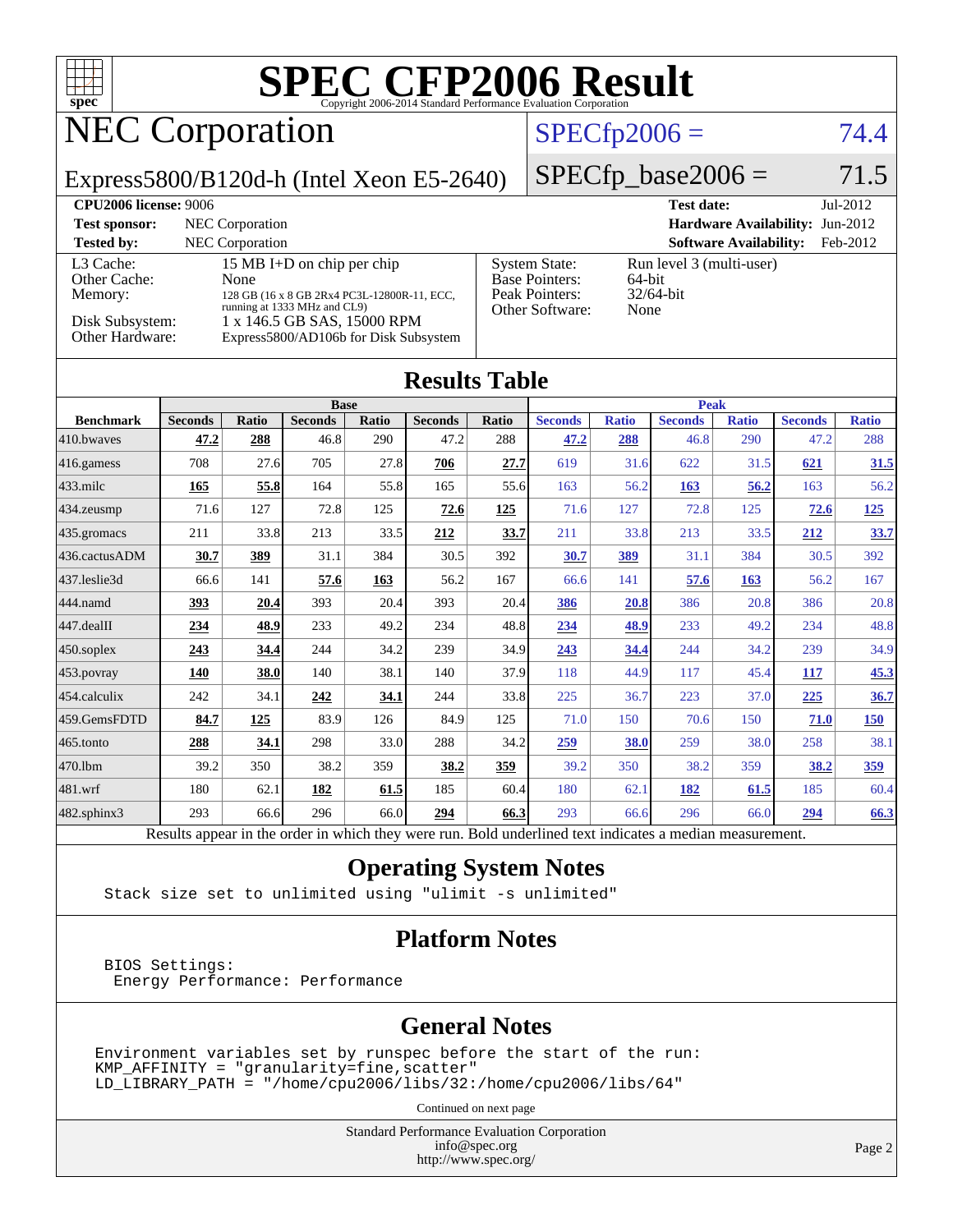

## NEC Corporation

 $SPECTp2006 = 74.4$ 

Express5800/B120d-h (Intel Xeon E5-2640)

#### **[CPU2006 license:](http://www.spec.org/auto/cpu2006/Docs/result-fields.html#CPU2006license)** 9006 **[Test date:](http://www.spec.org/auto/cpu2006/Docs/result-fields.html#Testdate)** Jul-2012

**[Test sponsor:](http://www.spec.org/auto/cpu2006/Docs/result-fields.html#Testsponsor)** NEC Corporation **NEC Corporation [Hardware Availability:](http://www.spec.org/auto/cpu2006/Docs/result-fields.html#HardwareAvailability)** Jun-2012 **[Tested by:](http://www.spec.org/auto/cpu2006/Docs/result-fields.html#Testedby)** NEC Corporation **[Software Availability:](http://www.spec.org/auto/cpu2006/Docs/result-fields.html#SoftwareAvailability)** Feb-2012

 $SPECTp\_base2006 = 71.5$ 

### **[General Notes \(Continued\)](http://www.spec.org/auto/cpu2006/Docs/result-fields.html#GeneralNotes)**

OMP NUM THREADS = "12"

 Added glibc-static-2.12-1.47.el6.x86\_64.rpm to enable static linking

 Transparent Huge Pages enabled with: echo always > /sys/kernel/mm/redhat\_transparent\_hugepage/enabled

### **[Base Compiler Invocation](http://www.spec.org/auto/cpu2006/Docs/result-fields.html#BaseCompilerInvocation)**

[C benchmarks](http://www.spec.org/auto/cpu2006/Docs/result-fields.html#Cbenchmarks): [icc -m64](http://www.spec.org/cpu2006/results/res2012q3/cpu2006-20120802-24019.flags.html#user_CCbase_intel_icc_64bit_0b7121f5ab7cfabee23d88897260401c)

[C++ benchmarks:](http://www.spec.org/auto/cpu2006/Docs/result-fields.html#CXXbenchmarks) [icpc -m64](http://www.spec.org/cpu2006/results/res2012q3/cpu2006-20120802-24019.flags.html#user_CXXbase_intel_icpc_64bit_bedb90c1146cab66620883ef4f41a67e)

[Fortran benchmarks](http://www.spec.org/auto/cpu2006/Docs/result-fields.html#Fortranbenchmarks): [ifort -m64](http://www.spec.org/cpu2006/results/res2012q3/cpu2006-20120802-24019.flags.html#user_FCbase_intel_ifort_64bit_ee9d0fb25645d0210d97eb0527dcc06e)

[Benchmarks using both Fortran and C](http://www.spec.org/auto/cpu2006/Docs/result-fields.html#BenchmarksusingbothFortranandC): [icc -m64](http://www.spec.org/cpu2006/results/res2012q3/cpu2006-20120802-24019.flags.html#user_CC_FCbase_intel_icc_64bit_0b7121f5ab7cfabee23d88897260401c) [ifort -m64](http://www.spec.org/cpu2006/results/res2012q3/cpu2006-20120802-24019.flags.html#user_CC_FCbase_intel_ifort_64bit_ee9d0fb25645d0210d97eb0527dcc06e)

### **[Base Portability Flags](http://www.spec.org/auto/cpu2006/Docs/result-fields.html#BasePortabilityFlags)**

| 410.bwaves: -DSPEC_CPU_LP64                              |                                                                |
|----------------------------------------------------------|----------------------------------------------------------------|
| 416.gamess: -DSPEC_CPU_LP64<br>433.milc: -DSPEC CPU LP64 |                                                                |
| 434.zeusmp: -DSPEC_CPU_LP64                              |                                                                |
| 435.gromacs: -DSPEC_CPU_LP64 -nofor_main                 |                                                                |
| 436.cactusADM: -DSPEC CPU LP64 -nofor main               |                                                                |
| 437.leslie3d: -DSPEC CPU LP64                            |                                                                |
| 444.namd: -DSPEC CPU LP64                                |                                                                |
| 447.dealII: -DSPEC CPU LP64                              |                                                                |
| 450.soplex: -DSPEC_CPU_LP64                              |                                                                |
| 453.povray: -DSPEC_CPU_LP64                              |                                                                |
| 454.calculix: - DSPEC CPU LP64 - nofor main              |                                                                |
| 459.GemsFDTD: -DSPEC CPU LP64                            |                                                                |
| 465.tonto: -DSPEC CPU LP64                               |                                                                |
| 470.1bm: - DSPEC CPU LP64                                |                                                                |
|                                                          | 481.wrf: -DSPEC_CPU_LP64 -DSPEC_CPU_CASE_FLAG -DSPEC_CPU_LINUX |
| 482.sphinx3: -DSPEC_CPU_LP64                             |                                                                |
|                                                          |                                                                |

### **[Base Optimization Flags](http://www.spec.org/auto/cpu2006/Docs/result-fields.html#BaseOptimizationFlags)**

[C benchmarks](http://www.spec.org/auto/cpu2006/Docs/result-fields.html#Cbenchmarks):

[-xAVX](http://www.spec.org/cpu2006/results/res2012q3/cpu2006-20120802-24019.flags.html#user_CCbase_f-xAVX) [-ipo](http://www.spec.org/cpu2006/results/res2012q3/cpu2006-20120802-24019.flags.html#user_CCbase_f-ipo) [-O3](http://www.spec.org/cpu2006/results/res2012q3/cpu2006-20120802-24019.flags.html#user_CCbase_f-O3) [-no-prec-div](http://www.spec.org/cpu2006/results/res2012q3/cpu2006-20120802-24019.flags.html#user_CCbase_f-no-prec-div) [-static](http://www.spec.org/cpu2006/results/res2012q3/cpu2006-20120802-24019.flags.html#user_CCbase_f-static) [-parallel](http://www.spec.org/cpu2006/results/res2012q3/cpu2006-20120802-24019.flags.html#user_CCbase_f-parallel) [-opt-prefetch](http://www.spec.org/cpu2006/results/res2012q3/cpu2006-20120802-24019.flags.html#user_CCbase_f-opt-prefetch) [-ansi-alias](http://www.spec.org/cpu2006/results/res2012q3/cpu2006-20120802-24019.flags.html#user_CCbase_f-ansi-alias)

Continued on next page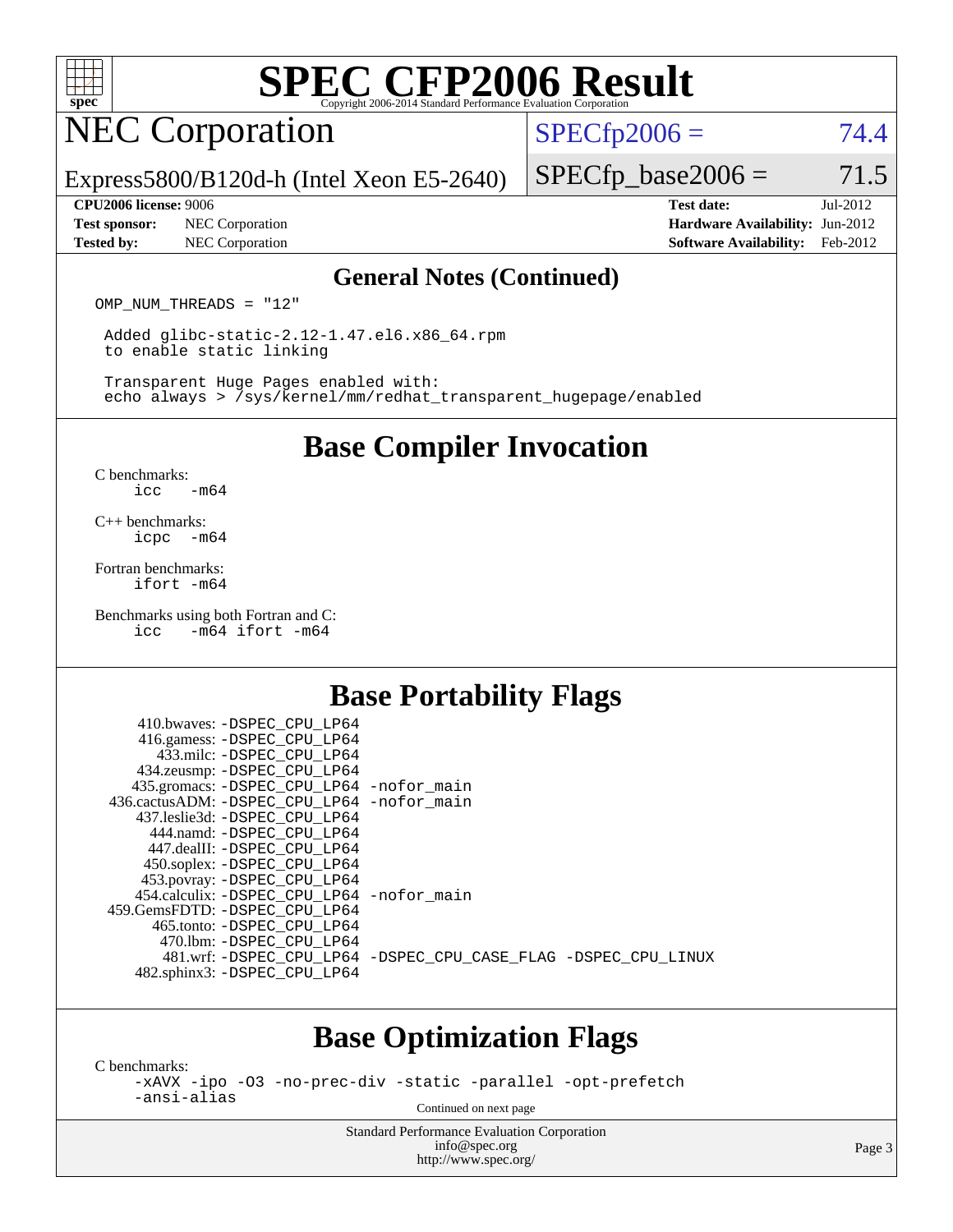

## NEC Corporation

 $SPECTp2006 = 74.4$ 

Express5800/B120d-h (Intel Xeon E5-2640)

 $SPECTp\_base2006 = 71.5$ 

**[Test sponsor:](http://www.spec.org/auto/cpu2006/Docs/result-fields.html#Testsponsor)** NEC Corporation **NEC Corporation [Hardware Availability:](http://www.spec.org/auto/cpu2006/Docs/result-fields.html#HardwareAvailability)** Jun-2012

**[CPU2006 license:](http://www.spec.org/auto/cpu2006/Docs/result-fields.html#CPU2006license)** 9006 **[Test date:](http://www.spec.org/auto/cpu2006/Docs/result-fields.html#Testdate)** Jul-2012 **[Tested by:](http://www.spec.org/auto/cpu2006/Docs/result-fields.html#Testedby)** NEC Corporation **[Software Availability:](http://www.spec.org/auto/cpu2006/Docs/result-fields.html#SoftwareAvailability)** Feb-2012

### **[Base Optimization Flags \(Continued\)](http://www.spec.org/auto/cpu2006/Docs/result-fields.html#BaseOptimizationFlags)**

[C++ benchmarks:](http://www.spec.org/auto/cpu2006/Docs/result-fields.html#CXXbenchmarks) [-xAVX](http://www.spec.org/cpu2006/results/res2012q3/cpu2006-20120802-24019.flags.html#user_CXXbase_f-xAVX) [-ipo](http://www.spec.org/cpu2006/results/res2012q3/cpu2006-20120802-24019.flags.html#user_CXXbase_f-ipo) [-O3](http://www.spec.org/cpu2006/results/res2012q3/cpu2006-20120802-24019.flags.html#user_CXXbase_f-O3) [-no-prec-div](http://www.spec.org/cpu2006/results/res2012q3/cpu2006-20120802-24019.flags.html#user_CXXbase_f-no-prec-div) [-static](http://www.spec.org/cpu2006/results/res2012q3/cpu2006-20120802-24019.flags.html#user_CXXbase_f-static) [-opt-prefetch](http://www.spec.org/cpu2006/results/res2012q3/cpu2006-20120802-24019.flags.html#user_CXXbase_f-opt-prefetch) [-ansi-alias](http://www.spec.org/cpu2006/results/res2012q3/cpu2006-20120802-24019.flags.html#user_CXXbase_f-ansi-alias) [Fortran benchmarks](http://www.spec.org/auto/cpu2006/Docs/result-fields.html#Fortranbenchmarks): [-xAVX](http://www.spec.org/cpu2006/results/res2012q3/cpu2006-20120802-24019.flags.html#user_FCbase_f-xAVX) [-ipo](http://www.spec.org/cpu2006/results/res2012q3/cpu2006-20120802-24019.flags.html#user_FCbase_f-ipo) [-O3](http://www.spec.org/cpu2006/results/res2012q3/cpu2006-20120802-24019.flags.html#user_FCbase_f-O3) [-no-prec-div](http://www.spec.org/cpu2006/results/res2012q3/cpu2006-20120802-24019.flags.html#user_FCbase_f-no-prec-div) [-static](http://www.spec.org/cpu2006/results/res2012q3/cpu2006-20120802-24019.flags.html#user_FCbase_f-static) [-parallel](http://www.spec.org/cpu2006/results/res2012q3/cpu2006-20120802-24019.flags.html#user_FCbase_f-parallel) [-opt-prefetch](http://www.spec.org/cpu2006/results/res2012q3/cpu2006-20120802-24019.flags.html#user_FCbase_f-opt-prefetch)

[Benchmarks using both Fortran and C](http://www.spec.org/auto/cpu2006/Docs/result-fields.html#BenchmarksusingbothFortranandC):

[-xAVX](http://www.spec.org/cpu2006/results/res2012q3/cpu2006-20120802-24019.flags.html#user_CC_FCbase_f-xAVX) [-ipo](http://www.spec.org/cpu2006/results/res2012q3/cpu2006-20120802-24019.flags.html#user_CC_FCbase_f-ipo) [-O3](http://www.spec.org/cpu2006/results/res2012q3/cpu2006-20120802-24019.flags.html#user_CC_FCbase_f-O3) [-no-prec-div](http://www.spec.org/cpu2006/results/res2012q3/cpu2006-20120802-24019.flags.html#user_CC_FCbase_f-no-prec-div) [-static](http://www.spec.org/cpu2006/results/res2012q3/cpu2006-20120802-24019.flags.html#user_CC_FCbase_f-static) [-parallel](http://www.spec.org/cpu2006/results/res2012q3/cpu2006-20120802-24019.flags.html#user_CC_FCbase_f-parallel) [-opt-prefetch](http://www.spec.org/cpu2006/results/res2012q3/cpu2006-20120802-24019.flags.html#user_CC_FCbase_f-opt-prefetch) [-ansi-alias](http://www.spec.org/cpu2006/results/res2012q3/cpu2006-20120802-24019.flags.html#user_CC_FCbase_f-ansi-alias)

### **[Peak Compiler Invocation](http://www.spec.org/auto/cpu2006/Docs/result-fields.html#PeakCompilerInvocation)**

[C benchmarks](http://www.spec.org/auto/cpu2006/Docs/result-fields.html#Cbenchmarks):  $\text{icc}$   $-\text{m64}$ 

[C++ benchmarks:](http://www.spec.org/auto/cpu2006/Docs/result-fields.html#CXXbenchmarks) [icpc -m64](http://www.spec.org/cpu2006/results/res2012q3/cpu2006-20120802-24019.flags.html#user_CXXpeak_intel_icpc_64bit_bedb90c1146cab66620883ef4f41a67e)

[Fortran benchmarks](http://www.spec.org/auto/cpu2006/Docs/result-fields.html#Fortranbenchmarks): [ifort -m64](http://www.spec.org/cpu2006/results/res2012q3/cpu2006-20120802-24019.flags.html#user_FCpeak_intel_ifort_64bit_ee9d0fb25645d0210d97eb0527dcc06e)

[Benchmarks using both Fortran and C](http://www.spec.org/auto/cpu2006/Docs/result-fields.html#BenchmarksusingbothFortranandC): [icc -m64](http://www.spec.org/cpu2006/results/res2012q3/cpu2006-20120802-24019.flags.html#user_CC_FCpeak_intel_icc_64bit_0b7121f5ab7cfabee23d88897260401c) [ifort -m64](http://www.spec.org/cpu2006/results/res2012q3/cpu2006-20120802-24019.flags.html#user_CC_FCpeak_intel_ifort_64bit_ee9d0fb25645d0210d97eb0527dcc06e)

### **[Peak Portability Flags](http://www.spec.org/auto/cpu2006/Docs/result-fields.html#PeakPortabilityFlags)**

Same as Base Portability Flags

### **[Peak Optimization Flags](http://www.spec.org/auto/cpu2006/Docs/result-fields.html#PeakOptimizationFlags)**

[C benchmarks](http://www.spec.org/auto/cpu2006/Docs/result-fields.html#Cbenchmarks):

 433.milc: [-xAVX](http://www.spec.org/cpu2006/results/res2012q3/cpu2006-20120802-24019.flags.html#user_peakPASS2_CFLAGSPASS2_LDFLAGS433_milc_f-xAVX)(pass 2) [-prof-gen](http://www.spec.org/cpu2006/results/res2012q3/cpu2006-20120802-24019.flags.html#user_peakPASS1_CFLAGSPASS1_LDFLAGS433_milc_prof_gen_e43856698f6ca7b7e442dfd80e94a8fc)(pass 1) [-ipo](http://www.spec.org/cpu2006/results/res2012q3/cpu2006-20120802-24019.flags.html#user_peakPASS2_CFLAGSPASS2_LDFLAGS433_milc_f-ipo)(pass 2) [-O3](http://www.spec.org/cpu2006/results/res2012q3/cpu2006-20120802-24019.flags.html#user_peakPASS2_CFLAGSPASS2_LDFLAGS433_milc_f-O3)(pass 2) [-no-prec-div](http://www.spec.org/cpu2006/results/res2012q3/cpu2006-20120802-24019.flags.html#user_peakPASS2_CFLAGSPASS2_LDFLAGS433_milc_f-no-prec-div)(pass 2) [-prof-use](http://www.spec.org/cpu2006/results/res2012q3/cpu2006-20120802-24019.flags.html#user_peakPASS2_CFLAGSPASS2_LDFLAGS433_milc_prof_use_bccf7792157ff70d64e32fe3e1250b55)(pass 2) [-static](http://www.spec.org/cpu2006/results/res2012q3/cpu2006-20120802-24019.flags.html#user_peakOPTIMIZE433_milc_f-static) [-auto-ilp32](http://www.spec.org/cpu2006/results/res2012q3/cpu2006-20120802-24019.flags.html#user_peakCOPTIMIZE433_milc_f-auto-ilp32) [-ansi-alias](http://www.spec.org/cpu2006/results/res2012q3/cpu2006-20120802-24019.flags.html#user_peakCOPTIMIZE433_milc_f-ansi-alias)

 $470.$ lbm: basepeak = yes

482.sphinx3: basepeak = yes

[C++ benchmarks:](http://www.spec.org/auto/cpu2006/Docs/result-fields.html#CXXbenchmarks)

Continued on next page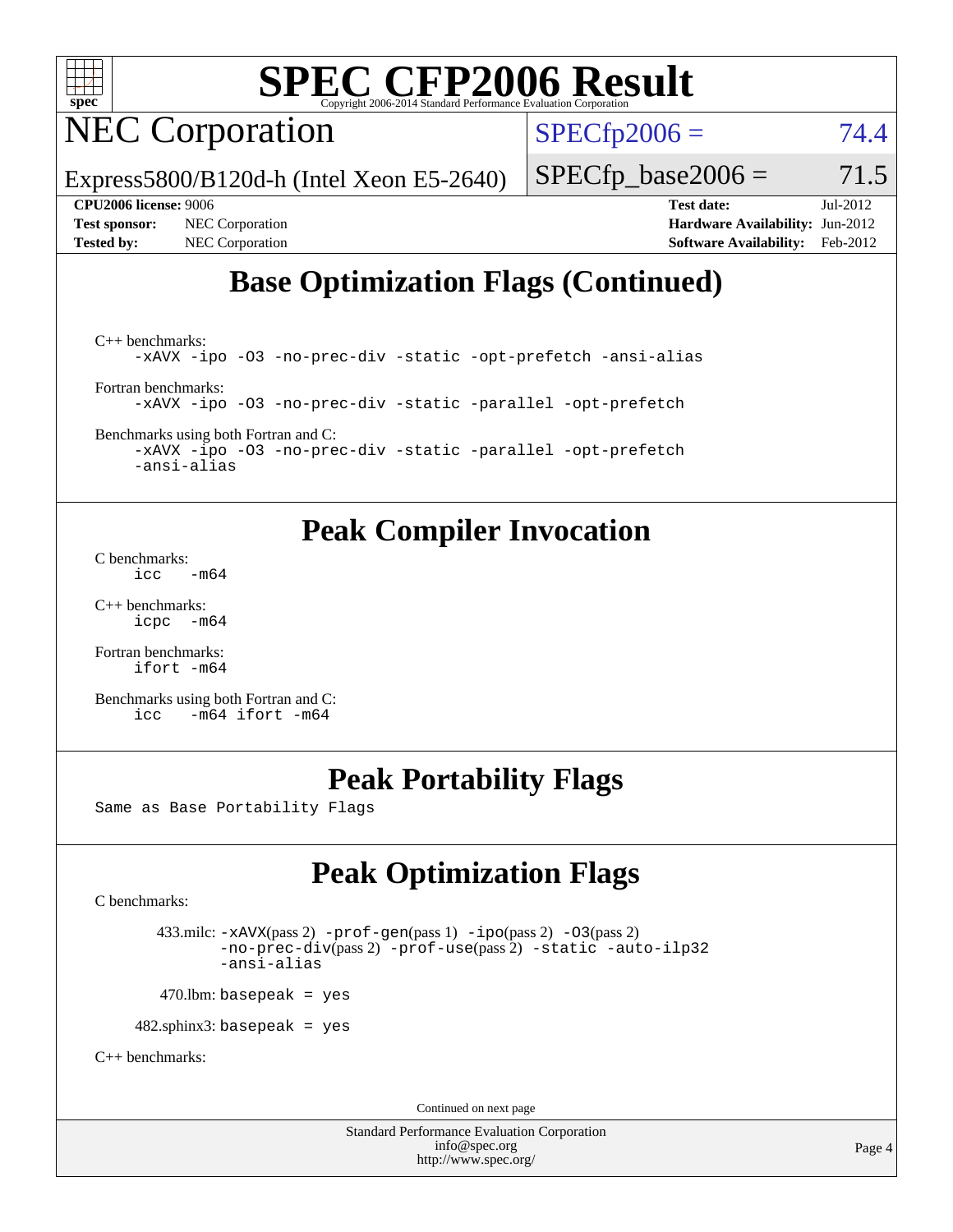

NEC Corporation

 $SPECfp2006 = 74.4$  $SPECfp2006 = 74.4$ 

Express5800/B120d-h (Intel Xeon E5-2640)

 $SPECTp\_base2006 = 71.5$ 

**[CPU2006 license:](http://www.spec.org/auto/cpu2006/Docs/result-fields.html#CPU2006license)** 9006 **[Test date:](http://www.spec.org/auto/cpu2006/Docs/result-fields.html#Testdate)** Jul-2012 **[Test sponsor:](http://www.spec.org/auto/cpu2006/Docs/result-fields.html#Testsponsor)** NEC Corporation **NEC Corporation [Hardware Availability:](http://www.spec.org/auto/cpu2006/Docs/result-fields.html#HardwareAvailability)** Jun-2012 **[Tested by:](http://www.spec.org/auto/cpu2006/Docs/result-fields.html#Testedby)** NEC Corporation **[Software Availability:](http://www.spec.org/auto/cpu2006/Docs/result-fields.html#SoftwareAvailability)** Feb-2012

### **[Peak Optimization Flags \(Continued\)](http://www.spec.org/auto/cpu2006/Docs/result-fields.html#PeakOptimizationFlags)**

```
Standard Performance Evaluation Corporation
                                               info@spec.org
           444.namd: -xAVX(pass 2) -prof-gen(pass 1) -ipo(pass 2) -O3(pass 2)
                   -no-prec-div(pass 2) -prof-use(pass 2) -fno-alias
                   -auto-ilp32
           447.dealII: basepeak = yes
          450.soplex: basepeak = yes
          453.povray: -xAVX(pass 2) -prof-gen(pass 1) -ipo(pass 2) -O3(pass 2)
                   -no-prec-div(pass 2) -prof-use(pass 2) -unroll4 -ansi-alias
   Fortran benchmarks: 
         410.bwaves: basepeak = yes
        416.gamess: -xAVX(pass 2) -prof-gen(pass 1) -ipo(pass 2) -O3(pass 2)
                   -no-prec-div(pass 2) -prof-use(pass 2) -unroll2
                   -inline-level=0 -scalar-rep- -static
         434.zeusmp: basepeak = yes
         437.leslie3d: basepeak = yes
     459.GemsFDTD: -xSSE4.2(pass 2) -prof-gen(pass 1) -ipo(pass 2) -O3(pass 2)
                   -no-prec-div(pass 2) -prof-use(pass 2) -unroll2
                   -inline-level=0 -opt-prefetch -parallel
          465.tonto: -xAVX(pass 2) -prof-gen(pass 1) -po(pass 2) -03(pass 2)
                   -no-prec-div(pass 2) -prof-use(pass 2) -inline-calloc
                   -opt-malloc-options=3 -auto -unroll4
   Benchmarks using both Fortran and C: 
        435.gromacs: basepeak = yes
     436.cactusADM: basepeak = yes
         454.calculix: -xAVX -ipo -O3 -no-prec-div -auto-ilp32 -ansi-alias
            481.wrf: basepeak = yes
                         The flags files that were used to format this result can be browsed at
http://www.spec.org/cpu2006/flags/Intel-ic12.1-official-linux64.20120425.html
http://www.spec.org/cpu2006/flags/NEC-Platform-Settings-V1.2-R120d-RevA.html
                             You can also download the XML flags sources by saving the following links:
http://www.spec.org/cpu2006/flags/Intel-ic12.1-official-linux64.20120425.xml
http://www.spec.org/cpu2006/flags/NEC-Platform-Settings-V1.2-R120d-RevA.xml
```
<http://www.spec.org/>